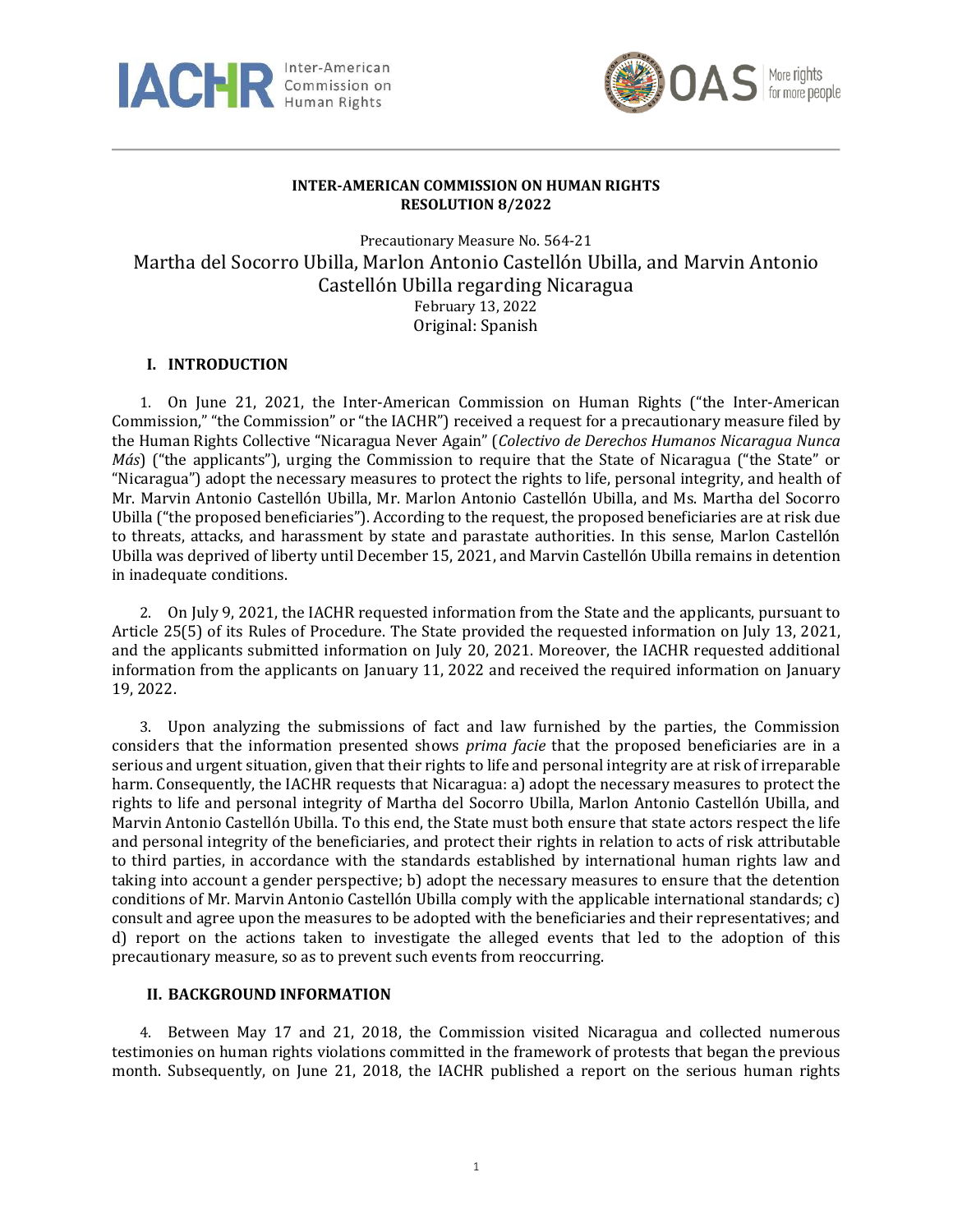



situation in the country.<sup>1</sup> In order to follow up on the recommendations issued in this report, the Special Monitoring Mechanism for Nicaragua (MESENI) was created, which remained in the country until the State suspended its presence on December 19, 2018.<sup>2</sup> For its part, the Interdisciplinary Group of Independent Experts (GIEI, for its Spanish acronym) for Nicaragua issued a report that analyzed the events that took place between April 18 and May 30, 2018, confirming the IACHR findings.<sup>3</sup> In its Annual Report 2018, the IACHR included Nicaragua in Chapter IV.B, in accordance with the grounds established in its Rules of Procedure.<sup>4</sup>

5. During 2019, the Commission continued to condemn the ongoing acts of persecution, urging the State to comply with its obligations in matters related to human rights.<sup>5</sup> In June, the State passed a Comprehensive Care for Victims Act and an Amnesty Law, both of which drew criticism for not complying with the international standards in matters of truth, justice, reparation, and guarantees of non-repetition.<sup>6</sup> On September 2019, the IACHR reported an increase in harassment against human rights defenders and persons who, despite having been released from prison, continued to be intimidated.<sup>7</sup> Similarly, in November, the Commission once again called attention to the ongoing repression, noting that "[…] in addition to the closure of democratic spaces that currently characterizes the human rights crisis in Nicaragua, the families of people who have been deprived of their freedom during this crisis are increasingly becoming the targets of state persecution in the form of surveillance and the obstruction of peaceful actions." 8

6. Subsequently, the Commission again included Nicaragua in Chapter IV.B of its Annual Report 2019,<sup>9</sup> noting that the serious human rights crisis in the country extended during 2019, due to the *de facto* installation of a state of emergency characterized by the abusive exercise of public force to repress any dissenting voices against the Government, the search, closure and censorship of media outlets, the imprisonment or exile of journalists and social leaders, the closure of civil society organizations without guarantees of due process, as well as the interference and control of the Executive Power over other public powers. Similarly, the Commission observed that the prolonged weakening of democratic institutions in Nicaragua has perpetuated the human rights crisis in the country and has led to structural impunity for serious human rights violations.<sup>10</sup>

7. During 2020, the IACHR identified the consolidation of a fifth stage of state repression in the country, characterized by the intensification of acts of surveillance, harassment, and selective repression

<sup>&</sup>lt;sup>1</sup> IACHR. Gross Human Rights Violations in the Context of Social Protests in [Nicaragua.](http://www.oas.org/es/cidh/informes/pdfs/Nicaragua2018-es.pdf) OEA/Ser.L/V/II. Doc. 86. June 21, 2018, para. 1.

<sup>&</sup>lt;sup>2</sup> IACHR. <u>Press [Release](http://www.oas.org/es/cidh/prensa/comunicados/2018/274.asp) No. 135/18</u>. IACHR Launches Special Monitoring Mechanism for Nicaragua (MESENI). June 24, 2018; IACHR. <u>Press Release</u> No. [274/18.](http://www.oas.org/es/cidh/prensa/comunicados/2018/274.asp) Press Release about Nicaragua. December 19, 2018. See also: IACHR. Press Release No. [113/20.](http://www.oas.org/es/cidh/prensa/comunicados/2020/113.asp) Two Years After Visit to Nicaragua, IACHR Condemns Lack of Compliance with its Recommendations and Calls on the State to Urgently Implement Them. May 16, 2020.

<sup>&</sup>lt;sup>3</sup> Interdisciplinary Group of Independent Experts (GIEI) for Nicaragua. <u>Report on the acts of violence that [occurred](http://gieinicaragua.org/giei-content/uploads/2018/12/GIEI_INFORME_DIGITAL.pdf) between April 18 and May 30,</u> [2018,](http://gieinicaragua.org/giei-content/uploads/2018/12/GIEI_INFORME_DIGITAL.pdf) December 2018.

<sup>4</sup> IACHR. Annual Report 2018. Chapter IV.B [Nicaragua.](http://www.oas.org/es/cidh/docs/anual/2018/docs/IA2018cap.4B.NI-es.pdf)

<sup>&</sup>lt;sup>5</sup> See in this regard: IACHR. Press [Release](http://www.oas.org/es/cidh/prensa/comunicados/2019/006.asp) No. 6/19. IACHR denounces the weakening of the rule of law in the face of serious human rights violations and crimes against humanity in Nicaragua. January 10, 2019; IACHR. Press [Release](http://www.oas.org/es/cidh/prensa/comunicados/2019/026.asp) No. 26/19. IACHR Condemns Increasing Attacks on the Press and Ongoing Human Rights Violations in Nicaragua. February 6, 2019; IACHR. Press [Release](http://www.oas.org/es/cidh/prensa/comunicados/2019/090.asp) No. 90/19. IACHR Condemns Continuing Acts of Repression in Nicaragua during Negotiating Table Talks. April 5, 2019.

 $^6$  IACHR. <u>Press Release No. 137/19</u>. IACHR and OHCHR Express Concern Over the Passing of the Comprehensive Care for Victims Act in Nicaragua. June 3, 2019; IACHR. Press Release No. [145/19.](http://www.oas.org/es/cidh/prensa/comunicados/2019/145.asp) IACHR Expresses Concern Over the Passing of the Amnesty Law in Nicaragua. June 12, 2019.

<sup>7</sup> IACHR. <u>Press Release No. 220/19</u>. IACHR Speaks Out Against Ongoing Repression in Nicaragua and Expresses Its Concern at Increased Harassment of Human Rights Defenders and People Who Have Been Released from Prison. September 6, 2019.

<sup>&</sup>lt;sup>8</sup> IACHR. Press Release No. [297/19.](http://www.oas.org/es/cidh/prensa/comunicados/2019/297.asp) IACHR Condemns Persecution of Victims of Repression in Nicaragua and Calls on State to Prevent Revictimization and Promote Truth, Justice, Reparation, and Measures of Nonrepetition. November 19, 2019.

<sup>&</sup>lt;sup>9</sup> IACHR. <u>Annual Report 2019. Chapter IV.B Nicaragua</u>. OEA/Ser.L/V/II. Doc. 5, February 24, 2020, paras. 5 and 6.

<sup>&</sup>lt;sup>10</sup> IACHR. Annual Report 2019. Chapter IV.B [Nicaragua.](http://www.oas.org/es/cidh/docs/anual/2019/docs/IA2019cap4BNI-es.pdf) OEA/Ser.L/V/II. Doc. 5. February 24, 2020, para. 19.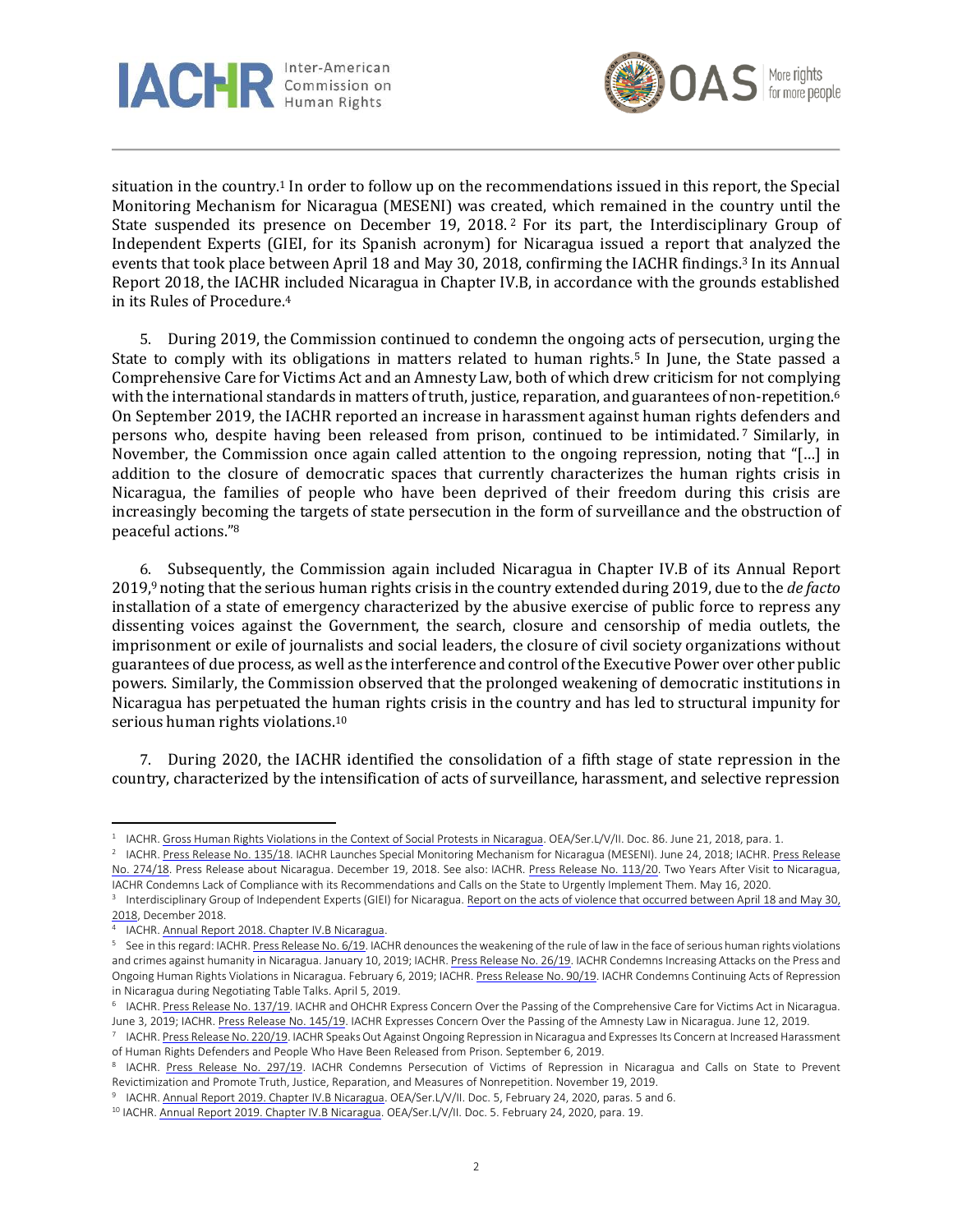



against people considered to be opponents of the Government. <sup>11</sup> Thus, in May 2020, the IACHR condemned the non-compliance with its recommendations and urged the State to implement them.<sup>12</sup> In October 2020, the IACHR again called on the State to immediately cease persecution of persons identified as dissidents and to reestablish democratic guarantees in Nicaragua.<sup>13</sup> Subsequently, the Commission once again included Nicaragua in Chapter IV.B of its Annual Report 2020.<sup>14</sup>

8. In 2021, the Commission condemned the increasing acts of harassment in the country against persons identified as opponents ofthe Government, human rights defenders, and the independent press, 15 as well as the widespread impunity and the prolonged breakdown of the rule of law that persists in Nicaragua. <sup>16</sup> On June 9, 2021, the IACHR and the Regional Office of the United Nations High Commissioner for Human Rights for Central America and Dominican Republic (OHCHR) condemned the criminal prosecution of Nicaraguan opposition leaders and urged the State to release all the persons detained in the context of the crisis.<sup>17</sup> Moreover, on August 11, 2021, the Commission condemned the systematic set of state actions carried out in recent months with the aim of preventing the opposition from participating in the general elections to be held in Nicaragua in November of this year, as well as the ongoing human rights violations in this context, urging the State to cease repression against people opposed to the Government.<sup>18</sup> On September 10, 2021, the Commission and the OHCHR condemned the criminalization of individuals identified as political opponents in Nicaragua.<sup>19</sup>

9. On October 25, 2021, the IACHR published the report "Concentration of Power and Weakening of the Rule of Law in Nicaragua." In this regard, the Commission has identified acts of harassment, threats, raids, arbitrary detentions, and mistreatment against any person considered to be an opponent of the current Government, perpetrated by police and vigilante groups. <sup>20</sup> Subsequently, on November 4, 2021, the IACHR and OHCHR expressed concern about the increasing repression against opponents in Nicaragua within the framework of the electoral process in the country, emphasizing the attacks against journalists. <sup>21</sup> On November 10, 2021, the IACHR condemned the human rights violations that occurred in the framework of the elections in the country, as a result of acts of police siege, harassment, raids, threats, and arbitrary detentions against opposition leaders, human rights activists, members of civil society

<sup>&</sup>lt;sup>11</sup> IACHR. Press [Release](http://www.oas.org/es/cidh/prensa/comunicados/2020/080.asp) No. 80/20. Two Years into Nicaragua's Human Rights Crisis, the IACHR Stresses its Permanent Commitment to Victims and Confirms the Consolidation of a Fifth Phase of Repression. April 18, 2020.

<sup>&</sup>lt;sup>12</sup> IACHR. Press Release No. [113/20.](http://www.oas.org/es/cidh/prensa/comunicados/2020/113.asp) Two Years After Visit to Nicaragua, IACHR Condemns Lack of Compliance with its Recommendations and Calls on the State to Urgently Implement Them. May 16, 2020.

<sup>&</sup>lt;sup>13</sup> IACHR. Press Release No. [249/20.](http://www.oas.org/es/cidh/prensa/comunicados/2020/249.asp) IACHR Calls for Persecution of People Identified as Dissidents to End and for Democratic Guarantees to be Reestablished in Nicaragua. October 10, 2020.

<sup>&</sup>lt;sup>14</sup> IACHR. Annual Report 2020. Chapter IV.B [Nicaragua,](https://www.oas.org/es/cidh/docs/anual/2020/capitulos/IA2020cap.4b.NI-es.pdf) February 2021, paras. 5 to 29.

<sup>&</sup>lt;sup>15</sup> IACHR. Press Release No. [152/21.](http://www.oas.org/es/CIDH/jsForm/?File=/es/cidh/prensa/comunicados/2021/152.asp) IACHR Condemns the Serious Escalation of Repression in Nicaragua. June 18, 2021.

<sup>&</sup>lt;sup>16</sup> IACHR[. Press Release No. 93/21.](http://www.oas.org/es/CIDH/jsForm/?File=/es/cidh/prensa/comunicados/2021/093.asp) Three Years After the Start of the Human Rights Crisis in Nicaragua, IACHR Condemns Ongoing Impunity. April 19, 2021.

<sup>&</sup>lt;sup>17</sup> IACHR. Press Release No. [145/21.](http://www.oas.org/es/CIDH/jsForm/?File=/es/cidh/prensa/comunicados/2021/145.asp) IACHR and OHCHR Categorically Condemn Criminal Prosecution of Presidential Precandidates and Urge State of Nicaragua to Release Them Immediately. June 9, 2021; IACHR. Press Release No. [171/21.](http://www.oas.org/es/CIDH/jsForm/?File=/es/cidh/prensa/comunicados/2021/171.asp) Nicaragua: IACHR and OHCHR Demand an End to Arbitrary Arrests and the Release of All Individuals Detained Since the Start of the Crisis in Nicaragua. July 9, 2021.

<sup>&</sup>lt;sup>18</sup> IACHR. Press Release No. [238/21.](http://www.oas.org/es/CIDH/jsForm/?File=/es/cidh/prensa/comunicados/2021/238.asp) IACHR, OHCHR Condemn Criminalization, Harsh Conditions of Detention, and Failure to Enforce Due Process for Individuals Who are Perceived to Be Government Critics in Nicaragua. September 10, 2021; IACHR. Press Release No. [209/21.](http://www.oas.org/es/CIDH/jsForm/?File=/es/cidh/prensa/comunicados/2021/209.asp) IACHR Condemns the State Actions Aimed at Ending Opposition Participation in Nicaragua's Upcoming Election. August 11, 2021.

<sup>19</sup> IACHR. Press Release No. 238/21. IACHR, OHCHR Condemn Criminalization, Harsh Conditions of Detention, and Failure to Enforce Due Process for Individuals Who are Perceived to Be Government Critics in Nicaragua. September 10, 2021.

<sup>&</sup>lt;sup>20</sup> IACHR. Press Release [284/2021.](http://www.oas.org/es/CIDH/jsForm/?File=/es/cidh/prensa/comunicados/2021/284.asp) IACHR Publishes Report on the Concentration of Power and the Weakening of the Rule of Law in Nicaragua. October 28, 2021.

<sup>&</sup>lt;sup>21</sup> IACHR. Press Release [292/21.](http://www.oas.org/es/CIDH/jsForm/?File=/es/cidh/prensa/comunicados/2021/292.asp) Four days ahead election day, IACHR and OHCHR condemn the lack of guarantees of rights and freedoms in the context of the electoral process in Nicaragua. November 4, 2021.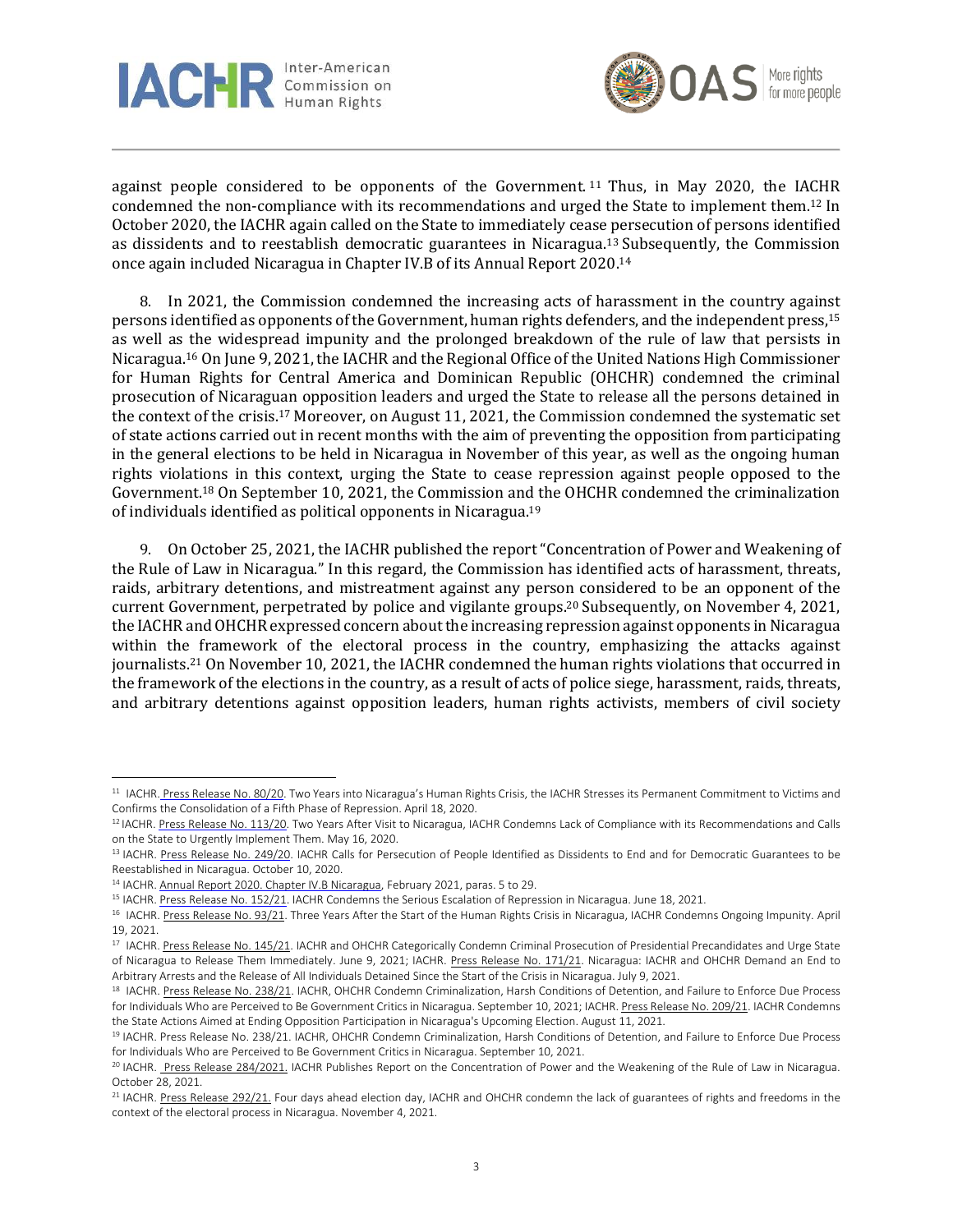



organizations, and journalists; and urged the State to release all those arbitrarily detained in the electoral context since the beginning of the crisis, as well as to cease attacks against political opponents. 22

10. Recently, on November 20, 2021, the IACHR made a statement regretting the decision of the State of Nicaragua to denounce the Charter of the Organization of American States, on November 19, 2021, in a context of serious crisis in recent years in the country. On the occasion, the Commission reaffirmed its jurisdiction over Nicaragua and affirmed that it would continue to exercise its monitoring mandates through the Special Monitoring Mechanism for Nicaragua (MESENI), and the analysis and processing of cases, petitions, and precautionary measures. <sup>23</sup> On December 20, 2021, the Commission called for international solidarity so that States adopt measures for the protection of people forced to flee the country. In this sense, the main groups of people who have fled Nicaragua are human rights defenders, journalists, leaders of social movements, relatives of people deprived of liberty, and people identified as political opponents. <sup>24</sup> According to data from the United Nations Refugee Agency (UNHCR), since April 2018, more than 110,000 people have been forced to flee Nicaragua. 25

#### **III. SUMMARY OF FACTS AND ARGUMENTS**

#### **A. Information provided by the applicants**

11. The request indicated that the proposed beneficiaries, Martha del Socorro Ubilla and her children, Marlon Antonio Castellón Ubilla, who is 25 years old, and Marvin Antonio Castellón Ubilla, who is 19 years old, actively participated in the protests that began in April 2018 in Nicaragua, and as a result started to be threatened and harassed. The proposed beneficiaries, Marlos Antonio and Marvin Antonio Castellón Ubilla, were deprived of liberty in the Jorge Navarro Penitentiary, in inadequate conditions, presumably subjected to cruel, inhuman and degrading treatment by the prison authorities. In this sense, Marlon Castellón was released on December 15, 2021, after 9 months in detention, and Marvin Castellón is still in prison. On the other hand, the woman proposed as beneficiary, Martha del Socorro Ubilla, is allegedly subjected to acts of threats, harassment, and surveillance by state and parastate actors.

12. According to the applicants, given the participation of the proposed beneficiaries in the protests, they started to be threatened by members of the Council of Citizen Power and hooded parastate actors, who even told them that they were going to detain and/or kill them and took pictures of them as they left their house for the demonstrations. In the months following the protests, the woman proposed as beneficiary reportedly suffered an attempt on her life and that of her relatives, in which parastate actors allegedly drove past her house in a van and fired shots. On this occasion, no one was injured; however, days later police officers reportedly intercepted the Castellón Ubilla brothers and told them that "they were after them" and that they would not rest until "they were put in jail."

13. On July 9, 2018, while traveling through the Altagracia neighborhood, the Castellón Ubilla brothers, together with their father and a third person, were reportedly "ambushed" by parastate actors, who fired at the vehicle in which they were traveling. On that occasion, according to the applicants, they detained Marvin Castellón, then 16 years old, severely beat him, and transferred him to Police District III, while the other persons managed to flee the scene. The third person who accompanied the proposed

<sup>&</sup>lt;sup>22</sup>IACHR. Press Release [300/21.](http://www.oas.org/es/CIDH/jsForm/?File=/es/cidh/prensa/comunicados/2021/300.asp) IACHR Condemns Human Rights Violations Reported During Elections in Nicaragua. November 10, 2021

<sup>&</sup>lt;sup>23</sup>IACHR. Press Release [312/2021.](https://www.oas.org/es/CIDH/jsForm/?File=/es/cidh/prensa/comunicados/2021/312.asp) The IACHR Stresses Its Competent Jurisdiction Concerning Nicaragua and laments Nicaragua's Decision to Denounce the Charter of the OAS in a Context of Serious Human Rights Violations.

<sup>&</sup>lt;sup>24</sup>IACHR. Press Release [346/2021.](https://www.oas.org/es/CIDH/jsForm/?File=/es/cidh/prensa/comunicados/2021/346.asp) IACHR Calls for International Solidarity, Urges States to Protect the People Who Have Been Forced to Flee from Nicaragua. December 20, 2021.

<sup>&</sup>lt;sup>25</sup>IACHR. Press Release [346/2021.](https://www.oas.org/es/CIDH/jsForm/?File=/es/cidh/prensa/comunicados/2021/346.asp) IACHR Calls for International Solidarity, Urges States to Protect the People Who Have Been Forced to Flee from Nicaragua. December 20, 2021.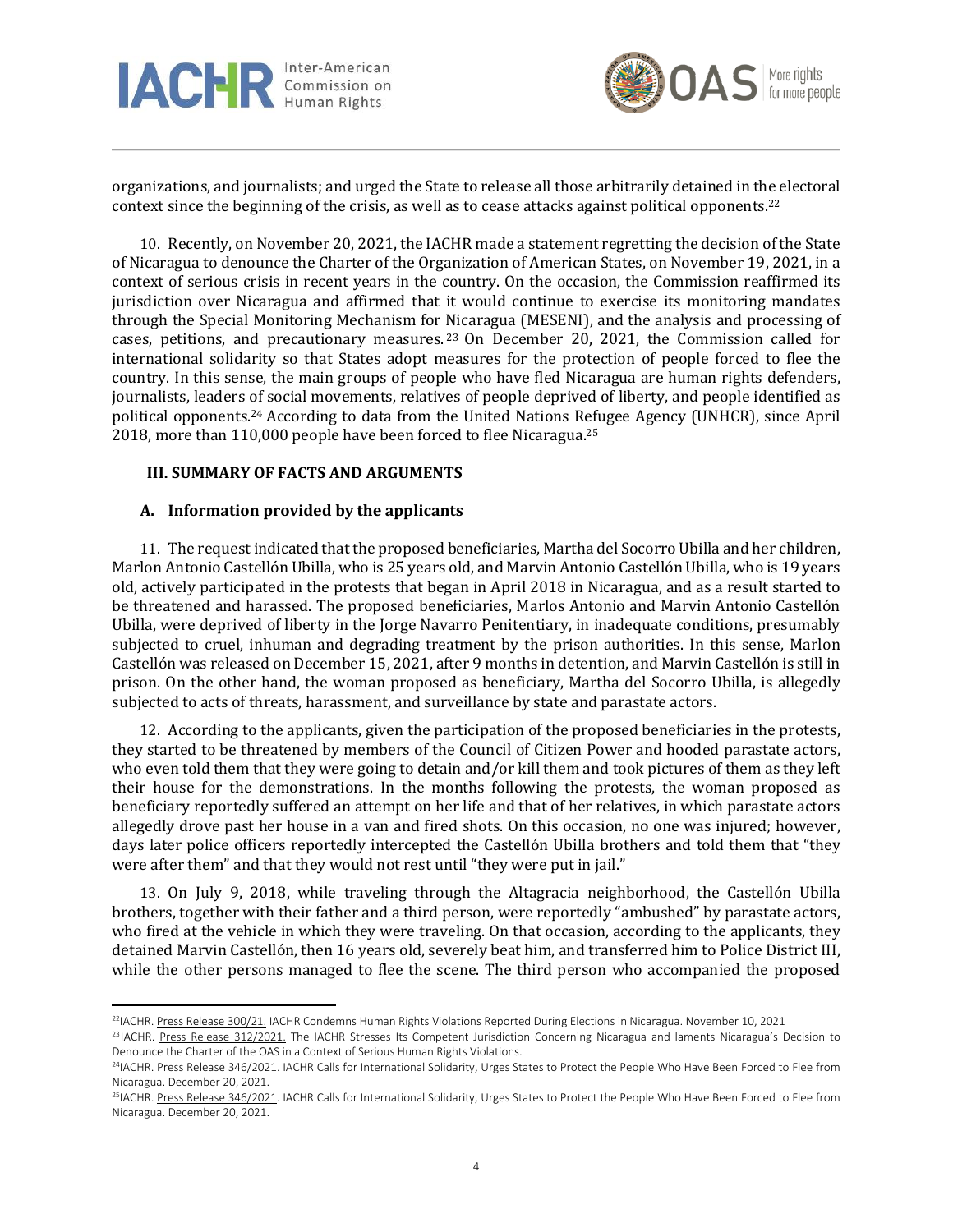



beneficiaries was shot. Hours later, a strong contingent of police officers reportedly broke into Martha del Socorro Ubilla's house. On this occasion, she and her daughter-in-law were detained and transferred to Police District III.

14. According to the applicants, the proposed beneficiary Martha del Socorro Ubilla was then transferred to the Judicial Assistance Directorate, where she reportedly suffered physical and psychological violence during the 15 days she was detained, as the police officers presumably wanted her to tell them the location of her son Marlon Castellón and his father. Subsequently, the proposed beneficiary was released along with her daughter-in-law. The proposed beneficiary stated that:

"During my detention I was beaten by Lieutenant J.C. She interrogated me at midnight and told me that I would be able to leave quickly if I turned my son and his father in. She told me, "You know where they are, talk or I'll send you to Esperanza (a penitentiary for women)." She always interrogated me during the night. She came looking for me while I was asleep and locked me up in an office. These interrogatories lasted around two hours. Sometimes she hit me…"

"In 2018 when I was taken to Chipote with my son (Marvin)I was insulted and handcuffed. I also witnessed how they beat and psychologically tortured my son, while they yelled at him and put a gun to his head. I will never forget that, and that continues to trouble me."

15. In addition, the applicants stated that the proposed beneficiary Marvin Castellón remained in detention for another 20 days in Police District III and, later, was transferred to the Jorge Navarro Penitentiary. He was accused of an ordinary offense, and according to the applicants, this is an activity with which political prisoners are typically charged. The request states that he was allegedly tortured in prison and had a bruise on one testicle when he was released on April 6, 2019, after 9 months in detention.

16. For his part, the proposed beneficiary Marlon Castellón was allegedly intercepted and detained by police officers on July 30, 2018, when he was on his way to his mother's house. On that occasion, he was purportedly severely beaten, even with a rifle, and transferred to Police District III, where he was held incommunicado for months under the argument that he was a "*tranquero*" ("subversive"). In addition, he reportedly did not receive medical care, even though he repeatedly said that he had a chronic kidney infection. Due to the insistence on his medical assessment, an officer even threatened to kill him. Subsequently, the applicants report that he was transferred to the Jorge Navarro Penitentiary. On September 28, 2019, Ms. Martha del Socorro Ubilla publicly denounced the mistreatment of Marlon Castellón in the prison. After 18 months of detention, he was released on December 30, 2019, along with 90 other political prisoners.

17. According to the request, the proposed beneficiary, Martha del Socorro Ubilla, is reportedly subjected to violence when she visits her children at the Jorge Navarro Penitentiary, such as being forced to undress, attempts to touch her private body parts, and verbal aggression.

18. Since the beginning of 2020, police officers and parastate actors have constantly been present at the residence of the proposed beneficiary Martha del Socorro Ubilla to raid, monitor, or harass, and have detained Marlon Castellón on some occasions for a few days, allegedly to investigate him.

19. On March 23, 2020, parastate actors allegedly offered the proposed beneficiary Marvin Castellón to "work with them" as an infiltrator, in exchange for money and peace, but he refused. Then, at 12 p.m., police officers reportedly detained the proposed beneficiary in his home, purportedly without an arrest warrant. Thus, he was sentenced to 14 years in prison for the alleged offence of robbery and attempted murder, which was reported to be a tool of repression given his refusal to work as an infiltrator. Moreover, the proposed beneficiary was reportedly subjected to mistreatment, having been repeatedly beaten by prison officers at the Jorge Navarro Penitentiary.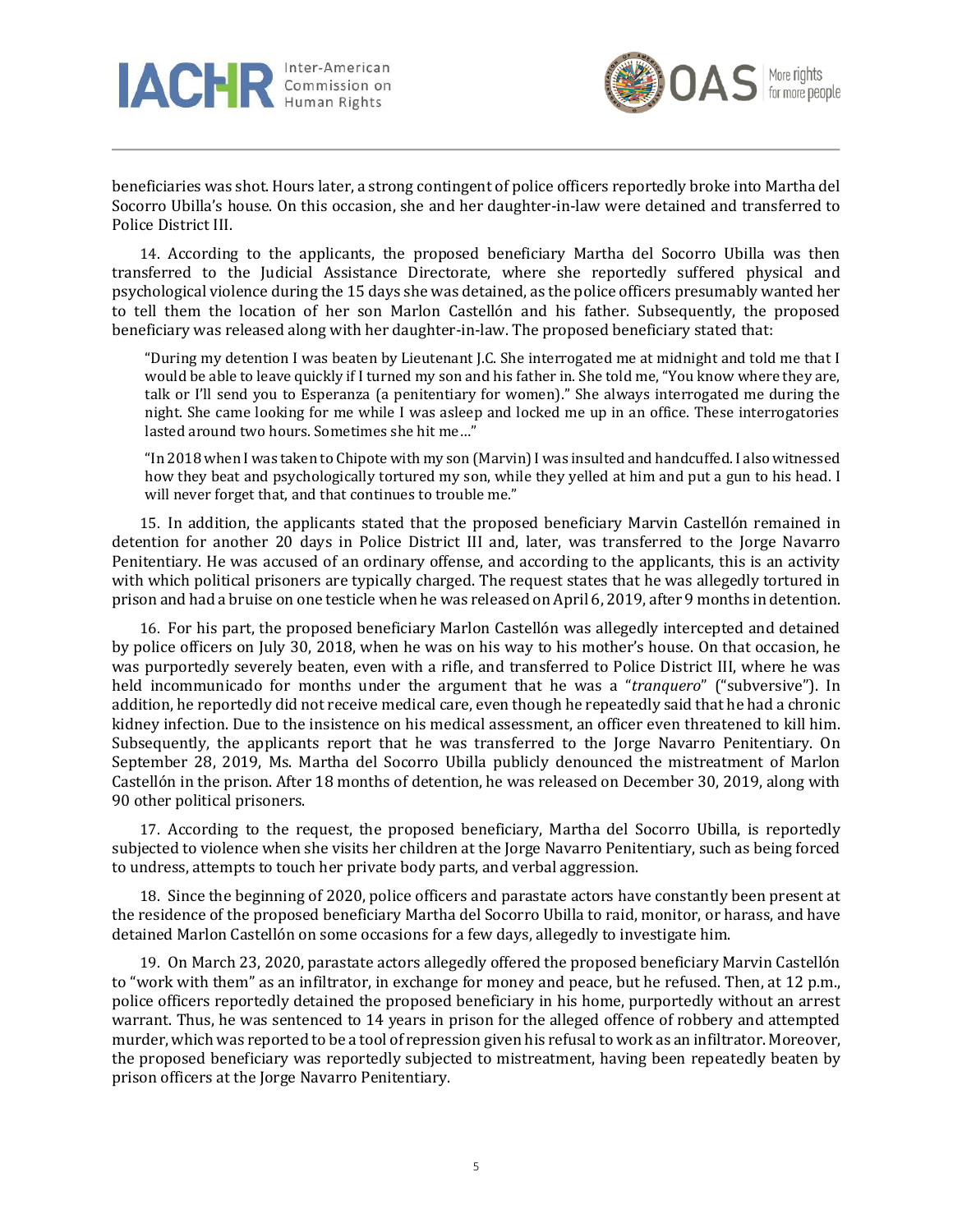



20. In this scenario, the threats and harassment against the proposed beneficiaries continued. On November 24, 2020, and again on March 19, 2021, the proposed beneficiary Marlon Castellón was allegedly detained by police officers in a violent way, with threats. On the last date, an agent reportedly told him, "You know, Marlito, we came to take you because you're a tranguero [subversive], this time you *won't escape"* and a lieutenant allegedly ordered him to remain in detention, by saying, *"Leave that motherfucker inside, because otherwise, he will go block streets."* The request also claims that the judicial process against him has had many irregularities, such as the impossibility of receiving legal assistance.

21. According to the request, since the most recent detention of Marlon Castellón, in March 2021, the harassment against Ms. Martha Ubilla by state and parastate actors has increased, with vehicles approaching her home almost daily, people taking pictures of the property and even chasing her on occasions. When complaining about the actions of the police, they allegedly replied that *"this is the routine processthat you earned, thisis how you're going to live your life."* The father of the Castellón Ubilla brothers reportedly decided to leave the country due to the alleged constant surveillance in his home. The proposed beneficiary has publicly denounced that she lives locked in her own house because she is constantly harassed and under surveillance by police officers and parastates actors to date.

22. Subsequently, on June 9, 2021, prison officers reportedly entered the cell of the proposed beneficiary Marlon Castellón, beat him, sprayed him pepper in the face, threw ashes in his eyes, grabbed him by the neck, and continued beating him on the ground. Furthermore, they deprived him of his mat and the supplies that his relatives had given him.

23. In this sense, the request reported that police officers and custodians of the Jorge Navarro Penitentiary had informed the proposed beneficiaries that the Castellón Ubilla brothers would never be released from prison because "*criminals and tranqueros do not get out of jail*."

24. The request also reported that, on June 25, 2021, the Criminal District Court of Ciudad Sandino, Managua District, ordered the early closure of the case brought against the proposed beneficiary Marlon Castellón. It also ordered the Director of the Jorge Navarro Penitentiary to release him, which was not complied with.On the contrary, another criminal proceeding was brought against him in the Third District Criminal Court of Managua District. On July 12, the alleged victim of the proposed beneficiary filed a writ of withdrawal from the judicial process, but the Public Ministry continued with the process, which ended with an acquittal on December 9, 2021. On that same day, on which the proposed beneficiary Marlon Castellón was released, prison officers allegedly beat him and tightened his handcuffs until signs were left on his hands. On December 15, 2021, the proposed beneficiary was released under threats of new detentions "if he explained why he left" or "if he participated in protests again."

25. On December 23, 2021, a special visit was granted to the proposed beneficiary Marvin Castellón Ubilla for the Christmas celebration, for which Ms. Martha del Socorro Ubilla appeared in jail with her daughter, Marbelly Castellón Ubilla, and her granddaughter (a baby who was a few months old). Thus, during the inspection of the visitors, the request indicated that "Ms. Ubilla was attacked by a penitentiary officer, who violently snatched her bag with food for her son (Marvin) and then threw it at her. When she complained, the officer told her, "You, *puchitos*, always have drugs." The same officer snatched the baby (her granddaughter) from her and in front of them took off her diaper and searched her genitals (…)." Moreover, the daughter of the proposed beneficiary was reportedly forced to take off her pants and, when she complained, she was not allowed to make the visit. After the visit, the proposed beneficiary Marvin Castellón was taken by an officer to a room, where they forced him to undress and defecate under threats of making him vomit with blows; then the same officer allegedly beat him. The proposed beneficiary was in an isolated cell for two days, without access to water, electricity, or sunlight. Thus, on January 5, 2022, he reportedly shouted for his freedom, for which he was threatened with beatings by prison officers.

### **B. Information provided by the State**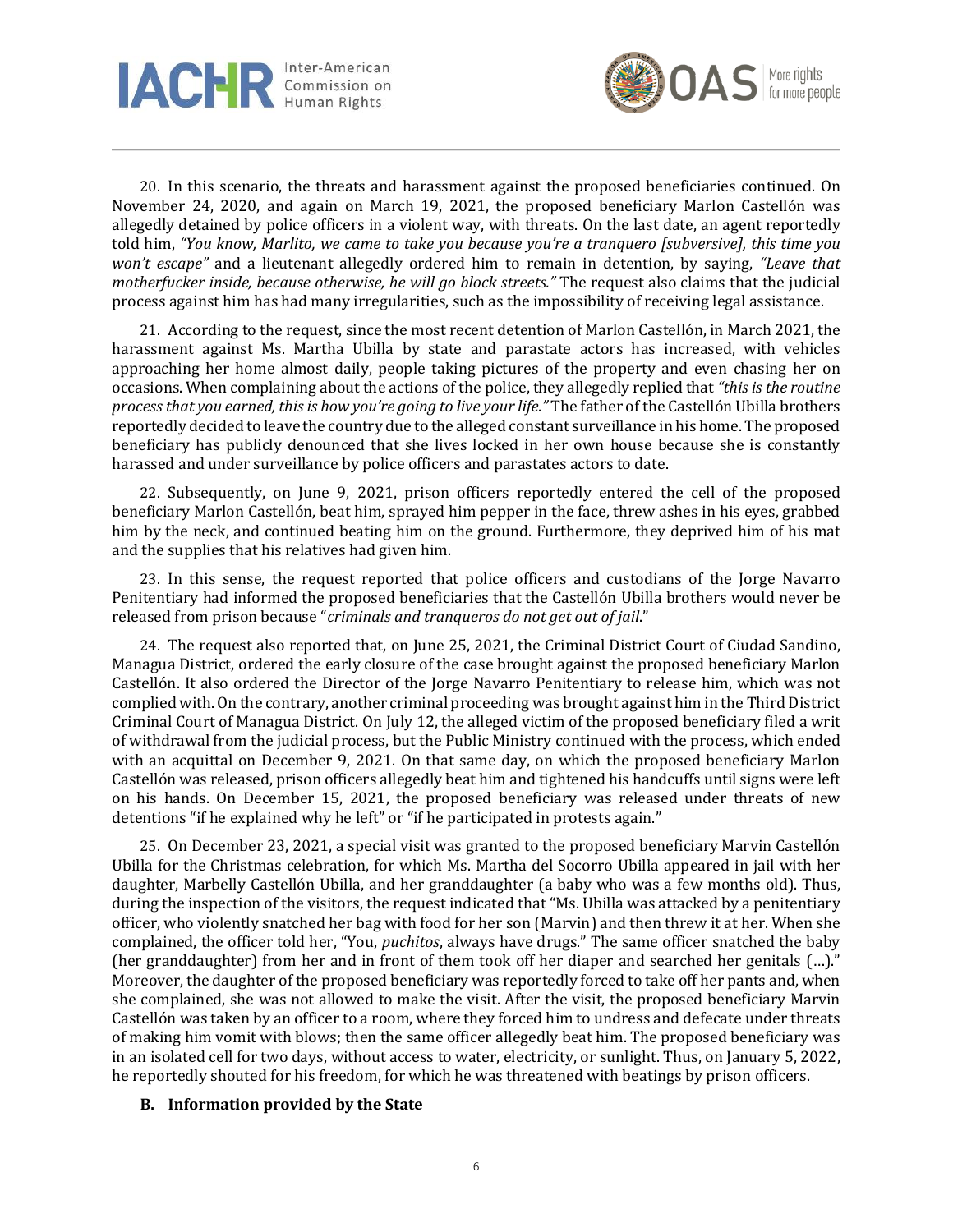



40. The State reported that it guarantees human rights and state protection to all people in the national territory without any distinction. Furthermore, it affirmed that the right to life is a fundamental principle of the nation, as well as the right to health and physical, mental, and moral integrity of all people. The State reiterated that Nicaragua recognizes the right of every person to equal conditions, due process, and effective judicial protection.

41. Regarding the proposed beneficiaries Martha del Socorro Ubilla and her children, Marlon Antonio Castellón Ubilla and Marvin Antonio Castellón Ubilla, the State argued that their lives and integrity are not at risk. In addition, the State affirmed that they are not"political prisoners" either, as the applicants allege, and that such an allegation serves to evade or reduce the consequences of the proposed beneficiaries' actions that violate previously established legal regulations, the compliance of which is an obligation for all in order to protect the rights of others, the social equilibrium, and the common good. Thus, the State alleges that "it is inadmissible and lacking in any kind of human and legal logic, to consider them as political prisoners, when they are or were, depending on the case, prosecuted for criminal acts, making it clear that the intention of these people is to evade justice."

42. According to the State, Marlon and Marvin Castellón Ubilla have criminal records, dating from prior to 2018, for the investigation or commission of ordinary offences, legally established in the law system, which are reportedly not related to their alleged participation in the 2018 protests. Thus, Marlon Castellón is undergoing an active criminal judicial process for allegedly committing the crime of serious injuries, while Marvin Castellón is sentenced to 5 years in prison for serious injuries and 6 years in prison for aggravated robbery. In addition, regarding all allegations about purportedly illegal searches, the State reported that since 2017, the Judiciary of Managua has issued a search warrant against the proposed beneficiary Marlon Castellón. However, after several years of searching and monitoring, it was not until 2021 that he was brought to the Judiciary.

43. Regarding Marlon Castellón, the State indicated that, on November 22, 2017, it initiated the criminal proceeding against him, in the Ninth Criminal District Court of Hearings, Managua District, for being the alleged perpetrator of the crime of serious injuries. On November 29, the same Court issued a search and arrest warrant for Police District III, with the aim of apprehending the proposed beneficiary. However, it was not until July 1, 2021, that the proposed beneficiary was brought to the judicial authority and transferred to the Tipitapa National Prison System. According to the State, the initial hearing was held on July 6, 2021, and the proposed beneficiary had the right to a defense; however, his pretrial detention was ordered.

44. On the other hand, regarding Marvin Castellón, the State indicated that since 2018 there have been investigations on alleged crimes of aggravated robbery in the First District Criminal Court for Adolescents, Managua District. Furthermore, in 2019 he was prosecuted at the Fourth District Criminal Court of the Managua District for those crimes. In 2020, two proceedings were initiated against him, for being the alleged perpetrator of crimes of serious injury, aggravated robbery, and illegal possession of firearms, where he was found guilty. The State stated that, on July 8, 2020, in the Tenth District Criminal Court of the Managua District, the oral trial of the criminal proceeding began for the crime of serious injuries with the right to defense for the proposed beneficiary, who was found guilty. On October 6, the proposed beneficiary was sentenced to 5 years in prison for the crime of serious injuries. Furthermore, according to the State, regarding the process of aggravated robbery and illegal possession of weapons, a trial was also held with the guarantee of the right to a defense. In this sense, on August 7, 2020, the defendant was acquitted of the crime of carrying firearms and he was sentenced to 6 years in prison for the crime of aggravated robbery.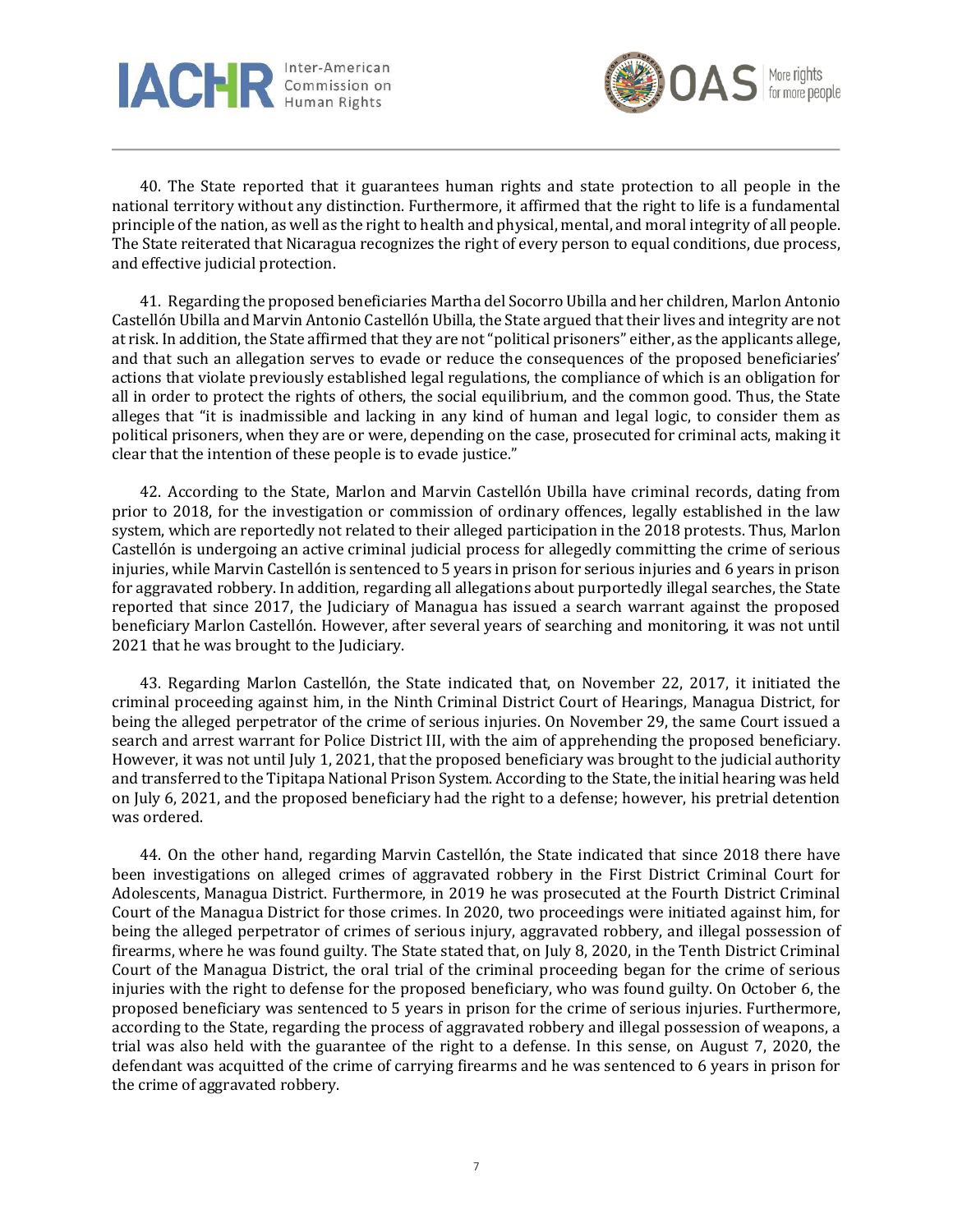



45. Based on the foregoing, the State argued that the proposed beneficiaries do not face any type of risk that endangers their lives, their physical or psychological integrity, or their fundamental rights.

## **IV.ANALYSIS OF THE ELEMENTS OF SERIOUSNESS, URGENCY, AND IRREPARABLE HARM**

26. The precautionary measures mechanism is part of the Commission's function of overseeing compliance with the human rights obligations set forth in Article 106 of the Charter of the Organization of American States. These general oversight functions are established in Article 18(b) of the Statute of the IACHR, while the precautionary measures mechanism is described in Article 25 of the Rules of Procedure of the Commission. In accordance with that Article, the Commission grants precautionary measures in serious and urgent situations in which these measures are necessary to avoid an irreparable harm.

27. The Inter-American Commission and the Inter-American Court of Human Rights ("the Inter-American Court" or "I/A Court H.R.") have repeatedly established that precautionary and provisional measures have a dual nature, protective and precautionary.<sup>26</sup> Regarding the protective nature, these measures seek to avoid irreparable harm and protect the exercise of human rights.<sup>27</sup> To do this, the IACHR shall assess the problem raised, the effectiveness of state actions to address the situation described, and the vulnerability to which the persons proposed as beneficiaries would be exposed if the measures are not adopted.28Regarding their precautionary nature, these measures have the purpose of preserving legal situations while under the consideration of the IACHR. They aim to safeguard the rights at risk until the petition pending before the inter-American system is resolved. Their object and purpose are to ensure the integrity and effectiveness of an eventual decision on the merits and, thus, avoid any further infringement of the rights at issue, a situation that may adversely affect the useful effect(*effet utile*) of the final decision. In this regard, precautionary or provisional measures enable the State concerned to comply with the final decision and, if necessary, to implement the ordered reparations.<sup>29</sup> In the process of reaching a decision, according to Article 25(2) of its Rules of Procedure, the Commission considers that:

- a. "serious situation" refers to a grave impact that an action or omission can have on a protected right or on the eventual effect of a pending decision in a case or petition before the organs of the inter-American system;
- b. "urgent situation" refers to risk or threat that is imminent and can materialize, thus requiring immediate preventive or protective action; and

<sup>&</sup>lt;sup>26</sup> See in this regard: I/A Court H.R. Matter of the Yare I and Yare II Capital Region [Penitentiary](https://www.corteidh.or.cr/docs/medidas/penitenciarioregion_se_01.pdf) Center. Request for Provisional Measures submitted by the IACHR regarding the Bolivarian Republic of Venezuela. Order of the Inter-American Court of Human Rights of March 30, 2006, considerandum 5; I/A Court H.R. Case of Carpio Nicolle et al. v. [Guatemala.](https://www.corteidh.or.cr/docs/medidas/carpio_se_14.pdf) Provisional Measures. Resolution of July 6, 2009, considerandum 16.

<sup>&</sup>lt;sup>27</sup> See in this regard: I/A Court H.R. Matter of Capital El Rodeo I and El Rodeo II Judicial [Confinement](https://www.corteidh.or.cr/docs/medidas/rodeo_se_01.pdf) Center. Provisional Measures regarding Venezuela. Order of the Court of February 8, 2008, considerandum 8; I/A Court H.R. Case of Bámaca [Velásquez.](https://www.corteidh.or.cr/docs/medidas/bamaca_se_11.pdf) Provisional Measures regarding Guatemala. Order of the Court of January 27, 2009, considerandum 45; I/A Court H.R. Matter of [Fernández](https://www.corteidh.or.cr/docs/medidas/fernandez_se_02.pdf) Ortega et al. Provisional Measures regarding Mexico. Order of the Court of April 30, 2009, considerandum 5; I/A Court H.R. Matter of [Milagro](https://www.corteidh.or.cr/docs/medidas/sala_se_01.pdf) Sala. Request for Provisional Measures regarding Argentina. Resolution of the Inter-American Court of Human Rights of November 23, 2017, considerandum 5.

<sup>&</sup>lt;sup>28</sup> See in this regard: I/A Court H.R. Matter of [Milagro](https://www.corteidh.or.cr/docs/medidas/sala_se_01.pdf) Sala. Request for Provisional Measures regarding Argentina. Order of the Inter-American Court of Human Rights of November 23, 2017, considerandum 5 [only in Spanish]; I/A Court H.R. Matter of Capital El Rodeo I and El Rodeo II [Judicial](https://www.corteidh.or.cr/docs/medidas/rodeo_se_01.pdf) [Confinement](https://www.corteidh.or.cr/docs/medidas/rodeo_se_01.pdf) Center. Provisional Measures regarding Venezuela. Order of the Court of February 8, 2008, considerandum 9; I/A Court H.R. [Matter](https://www.corteidh.or.cr/docs/medidas/placido_se_01.pdf) of the Criminal Institute of Plácido de Sá [Carvalho.](https://www.corteidh.or.cr/docs/medidas/placido_se_01.pdf) Provisional Measures regarding Brazil. Order of the Inter-American Court of Human Rights of February 13, 2017, considerandum 6 [only in Spanish].

<sup>&</sup>lt;sup>29</sup> See in this regard: I/A Court H.R. Matter of Capital El Rodeo I and El Rodeo II Judicial [Confinement](https://www.corteidh.or.cr/docs/medidas/rodeo_se_01.pdf) Center. Provisional Measures regarding Venezuela. Order of the Court of February 8, 2008, considerandum 7; I/A Court H.R. Matter of "El Nacional" and "Así es la Noticia" [newspapers.](https://www.corteidh.or.cr/docs/medidas/elnacional_se_02.pdf) Provisional Measures regarding Venezuela. Order of the Court of November 25, 2008, considerandum 23; I/A Court H.R. Matter of Luis [Uzcátegui.](https://www.corteidh.or.cr/docs/medidas/uzcategui_se_04.pdf) Provisional Measures regarding Venezuela. Order of the Court of January 27, 2009, considerandum 19.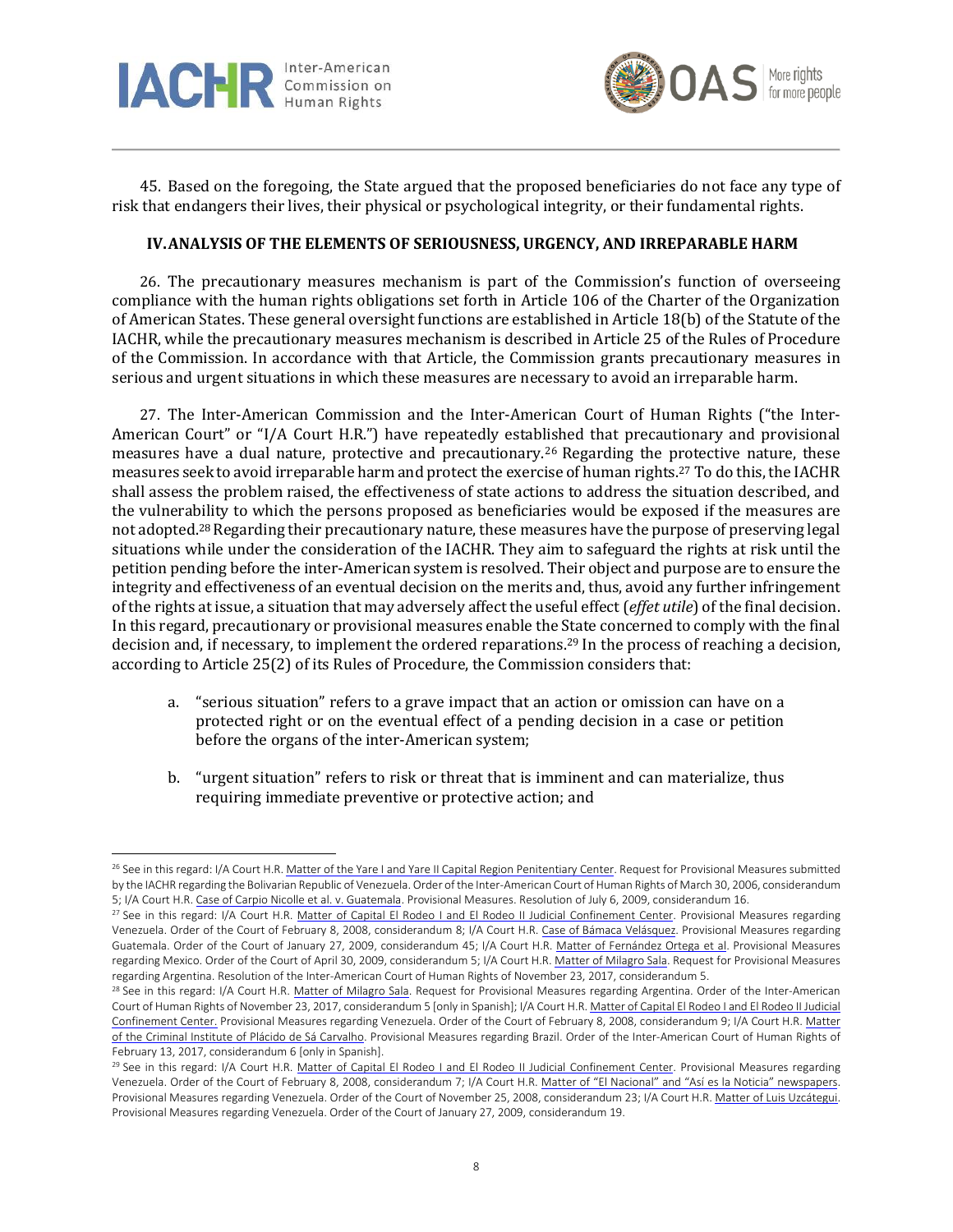



c. "irreparable harm" refers to injury to rights which, due to their nature, would not be susceptible to reparation, restoration or adequate compensation.

28. In analyzing these requirements, the Commission reiterates that the facts supporting a request for precautionary measures need not be proven beyond doubt. The information provided should be assessed from a *prima facie* standard of review to determine whether a serious and urgent situation exists.<sup>30</sup> Similarly, the Commission recalls that, by its own mandate, it is not called upon to determine any criminal liabilities for the facts alleged. Moreover, it is not appropriate, in this proceeding, to rule on violations of rights enshrined in the American Convention or other applicable instruments. <sup>31</sup> The following analysis relates exclusively to the requirements set forth in Article 25 of the Rules of Procedure, which can be resolved without making any determinations on the merits.<sup>32</sup>

29. In the instant matter, the Commission observes that the alleged situations placing the proposed beneficiaries at risk are framed in the current context of Nicaragua,<sup>33</sup> as well as in a context that is particularly hostile towards people considered, perceived, or identified as opponents of the government, 34 which has also intensified over time.<sup>35</sup> In this sense, the applicants alleged that both Ms. Ubilla and her children, the Castellón Ubilla brothers, had actively participated in the protests against the current government and were identified as political opponents. In this way, the Commission recalls that it has granted precautionary measures to defenders and dissidents who have been subjected to threats, intimidation, and acts of violence allegedly attributable to state officers or third parties who support the Government. 36

30. As it was assessed in other precautionary measures, the Commission understands that the situation of the proposed beneficiaries is not an isolated one, but rather is presumably part of a context of

<sup>30</sup> See in this regard: I/A Court H.R. Matter of Members of the Miskitu [Indigenous](https://www.corteidh.or.cr/docs/medidas/miskitu_se_05.pdf) Peoples of the North Caribbean Coast regarding Nicaragua. Extension of Provisional Measures. Order of the Inter-American Court of Human Rights of August 23, 2018, considerandum 13 [only in Spanish]; I/A Court H.R. Matter of Children Deprived of Liberty in the ["Complexo](http://www.corteidh.or.cr/docs/medidas/febem_se_03.pdf) do Tatuapé" of the Fundação CASA. Request for extension of provisional measures. Provisional Measures regarding Brazil. Order of the Inter-American Court of Human Rights of July 4, 2006, considerandum 23.

<sup>&</sup>lt;sup>31</sup> IACHR. [Resolution](http://www.oas.org/es/cidh/decisiones/pdf/2015/mc455-13-es.pdf) 2/2015. Precautionary Measure No. 455-13. Matter of Nestora Salgado regarding Mexico. January 28, 2015, para. 14; IACHR. [Resolution](http://www.oas.org/es/cidh/decisiones/mc/2021/res_37-21_mc_96-21_ni_es.pdf) 37/2021. Precautionary Measure No. 96-21. Gustavo Adolfo Mendoza Beteta and family regarding Nicaragua. April 30, 2021, para. 33. 32 In this regard, the Court has indicated that "[it] cannot, in a provisional measure, consider the merits of any arguments pertaining to issues other than those which relate strictly to the extreme gravity and urgency and the necessity to avoid irreparable damage to persons." See in this regard: I/A Court H.R. Matter of James et al. [regarding](https://www.corteidh.or.cr/docs/medidas/james_se_06.pdf) Trinidad and Tobago. Provisional Measures. Order of the Inter-American Court of Human Rights of August 29, 1998, considerandum 6; I/A Court H.R. Case of Barrios Family v. [Venezuela.](https://www.corteidh.or.cr/docs/medidas/barrios_se_03.pdf) Provisional Measures. Order of the Inter-American Court of Human Rights of April 22, 2021, considerandum 2 [only in Spanish].

<sup>33</sup> See in this regard: IACHR. Press [Release](http://www.oas.org/es/CIDH/jsForm/?File=/es/cidh/prensa/comunicados/2021/093.asp) No. 93/21. Three Years After the Start of the Human Rights Crisis in Nicaragua, IACHR Condemns Ongoing Impunity. April 19, 2021; IACHR. Press [Release](http://www.oas.org/es/cidh/prensa/comunicados/2020/080.asp) No. 80/20. Two Years into Nicaragua's Human Rights Crisis, the IACHR Stresses its Permanent Commitment to Victims and Confirms the Consolidation of a Fifth Phase of Repression. April 18, 2020; IACHR. Press Release No. [220/19.](http://www.oas.org/es/cidh/prensa/comunicados/2019/220.asp) IACHR Speaks Out Against Ongoing Repression in Nicaragua and Expresses Its Concern at Increased Harassment of Human Rights Defenders and People Who Have Been Released from Prison. September 6, 2019.

<sup>34</sup> See in this regard: IACHR. [Annual](https://www.oas.org/es/cidh/docs/anual/2020/capitulos/IA2020cap.4b.NI-es.pdf) Report 2020. Chapter IV.B Nicaragua, paras. 54-77; IACHR Press Release No. [152/21.](http://www.oas.org/es/CIDH/jsForm/?File=/es/cidh/prensa/comunicados/2021/152.asp) IACHR Condemns the Serious Escalation of Repression in Nicaragua. June 18, 2021; IACHR. Press [Release](http://www.oas.org/es/CIDH/jsForm/?File=/es/cidh/prensa/comunicados/2021/002.asp) No. 2/21. IACHR Condemns Growing Harassment in Nicaragua. January 6, 2021.

<sup>&</sup>lt;sup>35</sup> See in this regard: IACHR. Press Release No. [113/20.](http://www.oas.org/es/cidh/prensa/comunicados/2020/113.asp) Two Years After Visit to Nicaragua, IACHR Condemns Lack of Compliance with its Recommendations and Calls on the State to Urgently Implement Them. May 16, 2020; IACHR. [Annual](https://www.oas.org/es/cidh/docs/anual/2020/capitulos/IA2020cap.4b.NI-es.pdf) Report 2020. Chapter IV.B Nicaragua, paras. 46 to 52.

<sup>&</sup>lt;sup>36</sup> See in this regard: IACHR. [Resolution](https://www.oas.org/es/cidh/decisiones/mc/2021/res_54-21_mc_324-21_ni_es.pdf) 54/21. Precautionary Measure No. 324-21. Karla Patricia Ñamendi Mendoza and her nuclear family regarding Nicaragua. July 22, 2021; IACHR. Resolution 27/2021. Precautionary Measure No. 1067-18 (extension). Danelia Rosario Argüello Cano and her nuclear family regarding Nicaragua. March 14, 2021; IACHR. [Resolution](http://www.oas.org/es/cidh/decisiones/mc/2021/res_17-2021_mc-1076-18_ni-es.pdf) 17/2021. Precautionary Measure No. 1076-18. Carlos Ramon Brenes Sánchez and his nuclear family regarding Nicaragua. February 25, 2021; IACHR. [Resolution](http://www.oas.org/es/cidh/decisiones/mc/2021/res_16-2021_mc-907-20_ni.pdf) 16/2021. Precautionary Measure No. 907-20. Kevin Adrián Monzón Mora and his nuclear family regarding Nicaragua. February 22, 2021; IACHR. [Resolution](http://www.oas.org/es/cidh/decisiones/pdf/2021/res_11-2021_mc_664-20-ni_es.pdf) 11/2021. Precautionary Measure No. 664-20. Olman Onel Salazar Umanzor and his nuclear family regarding Nicaragua. February 4, 2021; IACHR. Resolution 92/2020. Precautionary Measure No. 1149-19. Yonarqui de los Ángeles Martínez García and her nuclear family regarding Nicaragua. December 2, 2020; IACHR. [Resolution](http://www.oas.org/es/cidh/decisiones/pdf/2020/80-20mc590-20-ni.pdf) 80/2020. Precautionary Measure No. 590-20. Juana de la Rosa Lesaje Guadamuz et al. regarding Nicaragua. October 28, 2020.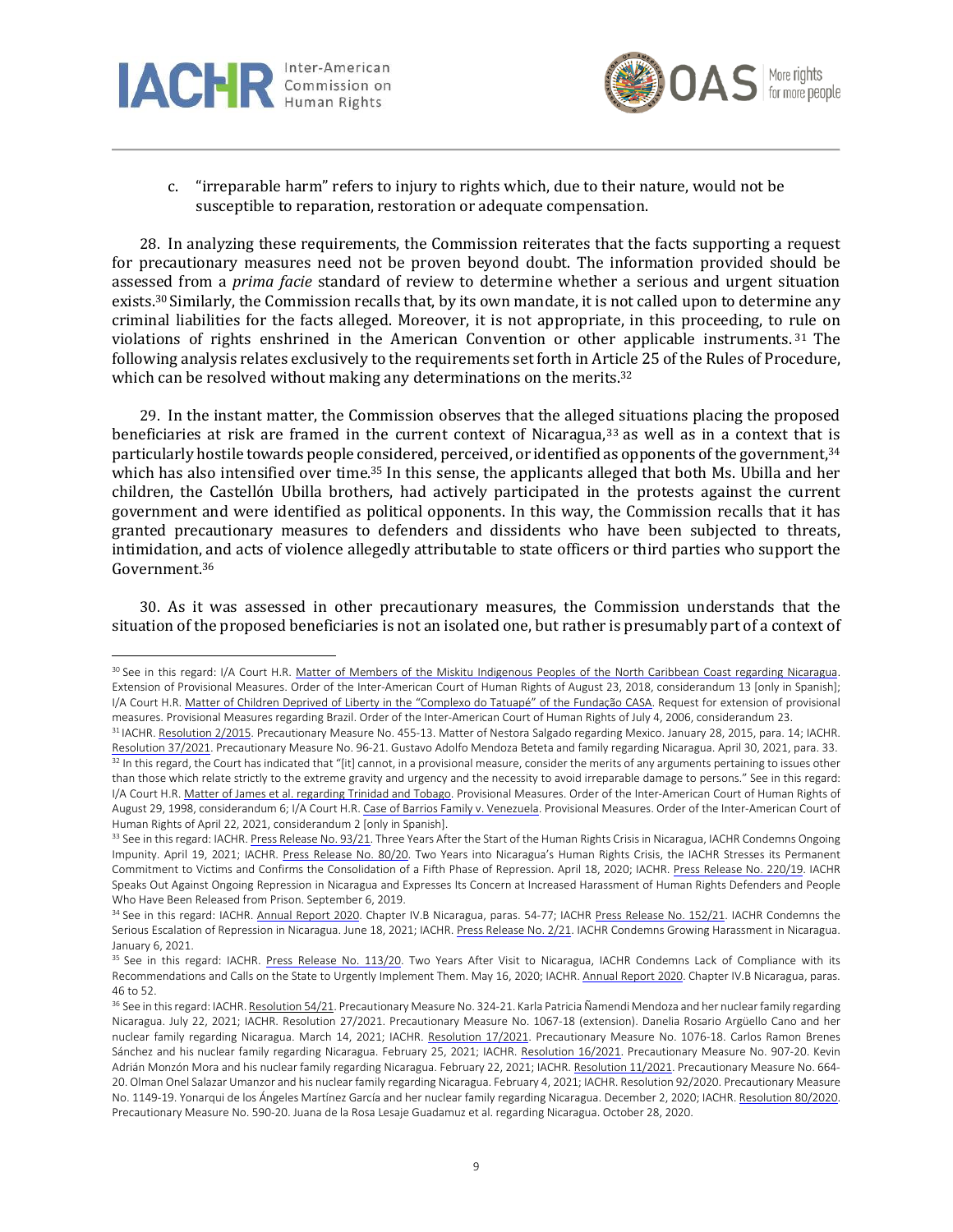



detentions and criminalization of human rights defenders and opponents. <sup>37</sup> Similarly, the IACHR has also granted several precautionary measures to persons deprived of liberty in Nicaragua in view of their conditions of detention. <sup>38</sup> In this context, in its report on "Persons Deprived of Liberty in Nicaragua," the IACHR has gathered testimonies that show practices in line with the allegations in this request.

31. Similarly, the IACHR has collected information on detention conditions in Nicaragua since 2018. Thus, it is observed that "[...] most of the testimonies received regarding cruel, inhuman, or degrading treatment reveal that those acts were committed during their deprivation of liberty in El Chipote and/or police stations in departments across the country, and, later on, in La Modelo and La Esperanza."<sup>39</sup> Particularly in the Jorge Navarro Penitentiary ("La Modelo"), where the proposed beneficiary Marvin Castellón is located and the proposed beneficiary Marlon Castellón Ubilla was located, a "[...] deterioration in prison conditions, including Government reprisals against persons held [...]" was observed. In this regard, the IACHR noted "the repeated occurrence of operations by riot police who burst into the cells unexpectedly to attack people with blows, kicks, and police batons." <sup>40</sup> Similarly, in its report on "Persons Deprived of Liberty in Nicaragua," the IACHR also highlighted information to the effect that "[...] a systematic practice of violations of the rights of family members [of persons deprived of their liberty] persists in Nicaragua, in the form of harassment, threats, intimidation, and denial of justice." 41

32. Along those lines, the Commission recalls that, in relation to persons deprived of liberty in general, the State is in a special position of guarantor that implies the duty to respect their life, integrity, health, and other human rights, inasmuch as prison authorities exercise a strong control or command over the persons in their custody. <sup>42</sup> This is due to the unique relationship and interaction of subordination between the person deprived of liberty and the State, characterized by the particular intensity with which the State can regulate their rights and obligations, and by the very circumstances of imprisonment, where prisoners are prevented from satisfying on their own a series of basic needs that are essential for the development of a dignified life.<sup>43</sup> More specifically, and in light of the facts described by the applicants, the Commission recalls that the Inter-American Court has indicated that the State must ensure that a person is detained in conditions that are compatible with respect for their human dignity, that the manner and method of exercising the measure does not subject them to distress or hardship that exceeds the unavoidable level of suffering inherent in detention and that, given the practical demands of imprisonment, their health and well-being are adequately ensured. 44

<sup>&</sup>lt;sup>37</sup> See in this regard: IACHR. Resolution 33/2020. Precautionary Measure No. 205-21. Kevin Roberto Solís regarding Nicaragua. April 22, 2021; IACHR. Resolution 82/2020. Precautionary Measure No. 489-20. Maycol Antonio Arce and 40 other persons deprived of their liberty, regarding Nicaragua. November 2, 2020; IACHR. Resolution 62/2019. Precautionary Measure No. 1105-19. Amaya Coppens et al. regarding Nicaragua. December 24, 2019.

<sup>38</sup> See in this regard: IACHR. [Resolution 37/2021.](https://www.oas.org/es/cidh/decisiones/mc/2021/res_37-21_mc_96-21_ni_es.pdf) Precautionary Measure No. 96-21. Gustavo Adolfo Mendoza Beteta and family regarding Nicaragua. April 30, 2021; IACHR. Resolution 82/2020. Precautionary Measure No. 489-20. Maycol Antonio Arce and 40 other persons deprived of their liberty, regarding Nicaragua. November 2, 2020; IACHR. Resolution 62/2019. Precautionary Measure No. 1105-19. Amaya Coppens et al. regarding Nicaragua. December 24, 2019.

<sup>&</sup>lt;sup>39</sup> IACHR, Persons Deprived of Liberty in Nicaragua, October 5, 2020, para. 155.

<sup>40</sup> IACHR, Press Release No. 51/19 - IACHR urges to ensure conditions conducive to the enjoyment of human rights in Nicaragua ahead of dialogue process, Washington, D.C., February 28, 2019.

<sup>41</sup> IACHR, Persons Deprived of Liberty in Nicaragua, October 5, 2020, para. 200.

<sup>42</sup> See in this regard: I/A Court H.R. *Case of Mendoza et al. v. Argentina*. Preliminary Objections, Merits and Reparations. Judgment of May 14, 2013. Series C No. 260. Para. 188; IACHR. Report on the Human Rights of Persons Deprived of Liberty in the Americas. OEA/Ser.L/V/II. Doc. 64. December 31, 2011. Para. 49.

<sup>43</sup> IACHR. Report on the Human Rights of Persons Deprived of Liberty in the Americas. OEA/Ser.L/V/II. Doc. 64. December 31, 2011. Paras. 49-50.

<sup>44</sup> I/A Court HR. *Matter of seventeen persons deprived of liberty regarding Nicaragua*. Provisional Measures. Adoption of Urgent Measures. Order of the President of the Inter-American Court of Human Rights of May 21, 2019 [only in Spanish]. Considerandum 23.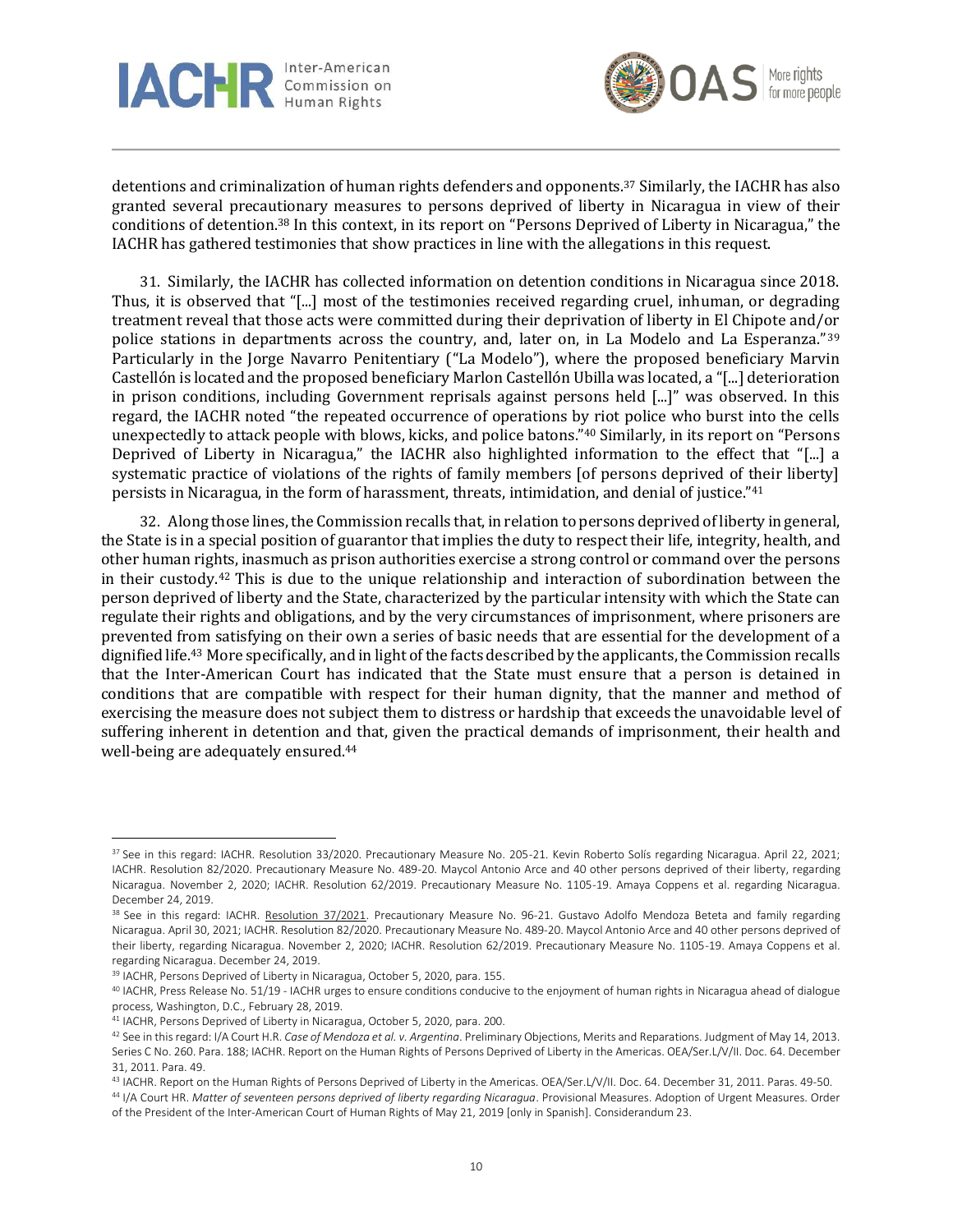



33. Taking into account Nicaragua's particular context, the Commission will proceed to analyze the procedural requirements regarding the proposed beneficiaries.

34. With regard to the requirement of*seriousness*, the Commission considers that it has been met. The IACHR observes that, at least since 2018, the proposed beneficiaries have allegedly received threats and harassment, which have continued over time and have increased in intensity and frequency as of 2021. Specifically, the proposed beneficiaries alleged the following threatening events over the years:

## Regarding **Martha del Socorro Ubilla**:

- In the months following the 2018 protests, the proposed beneficiary suffered an attempt on her life, in which parastate actors shot at her residence; however, no one was injured (*see supra* para. 12);
- On July 9, 2018, the proposed beneficiary and her daughter-in-law were detained and transferred to the Judicial Assistance Directorate, where they suffered physical and psychological violence for 15 days (*see supra* para. 14);
- The proposed beneficiary reportedly is subjected to almost daily harassment and surveillance in her home by state and parastate actors, which have increased since 2021 (*see supra* para. 21);
- The proposed beneficiary suffers acts of violence when she visits her children at the Jorge Navarro Penitentiary Center, such as being forced to undress, attempts to touch her private body parts, and verbal aggression. Thus, on December 23, 2021, the proposed beneficiary, with her daughter and granddaughter, while visiting her son Marvin Castellón at the Jorge Navarro Penitentiary Center, was attacked by an officer; moreover, the genitals of her baby granddaughter were searched (see *supra* paras. 17 and 23).

## Regarding **Marlon Castellón Ubilla:**

- On July 30, 2018, the proposed beneficiary Marlon Castellón was detained on his way to his mother's house. At that moment, he was severely beaten and transferred to District III of the National Police, where he was detained for months and was not allowed to receive visits or medical care, despite having a chronic kidney infection. Subsequently, he was transferred to the Jorge Navarro Penitentiary, where he was mistreated, and was released on December 30, 2019 (see *supra* para. 16).
- On November 24, 2020, and again on March 19, 2021, the proposed beneficiary Marlon Castellón was detained by police officers in a violent way with threats (see *supra* para. 20);
- On June 9, 2021, prison officers reportedly entered the cell of the proposed beneficiary Marlon Castellón, beat him, pepper sprayed him in the face, threw ashes in his eyes, grabbed him by the neck and continued beating him on the ground (see *supra* para. 22).
- On December 9, 2021, the day he was granted release, prison officers beat him, and on December 15, 2021, when he was released, they threatened him with new detentions (see *supra* para. 24).

### Regarding **Marvin Castellón Ubilla:**

- On July 9, 2018, while traveling through the Altagracia neighborhood, the brothers Marlon and Marvin Castellón Ubilla were ambushed by parastate actors, who fired at the vehicle in which they were traveling. On that occasion, they detained the proposed beneficiary Marvin Castellón, beat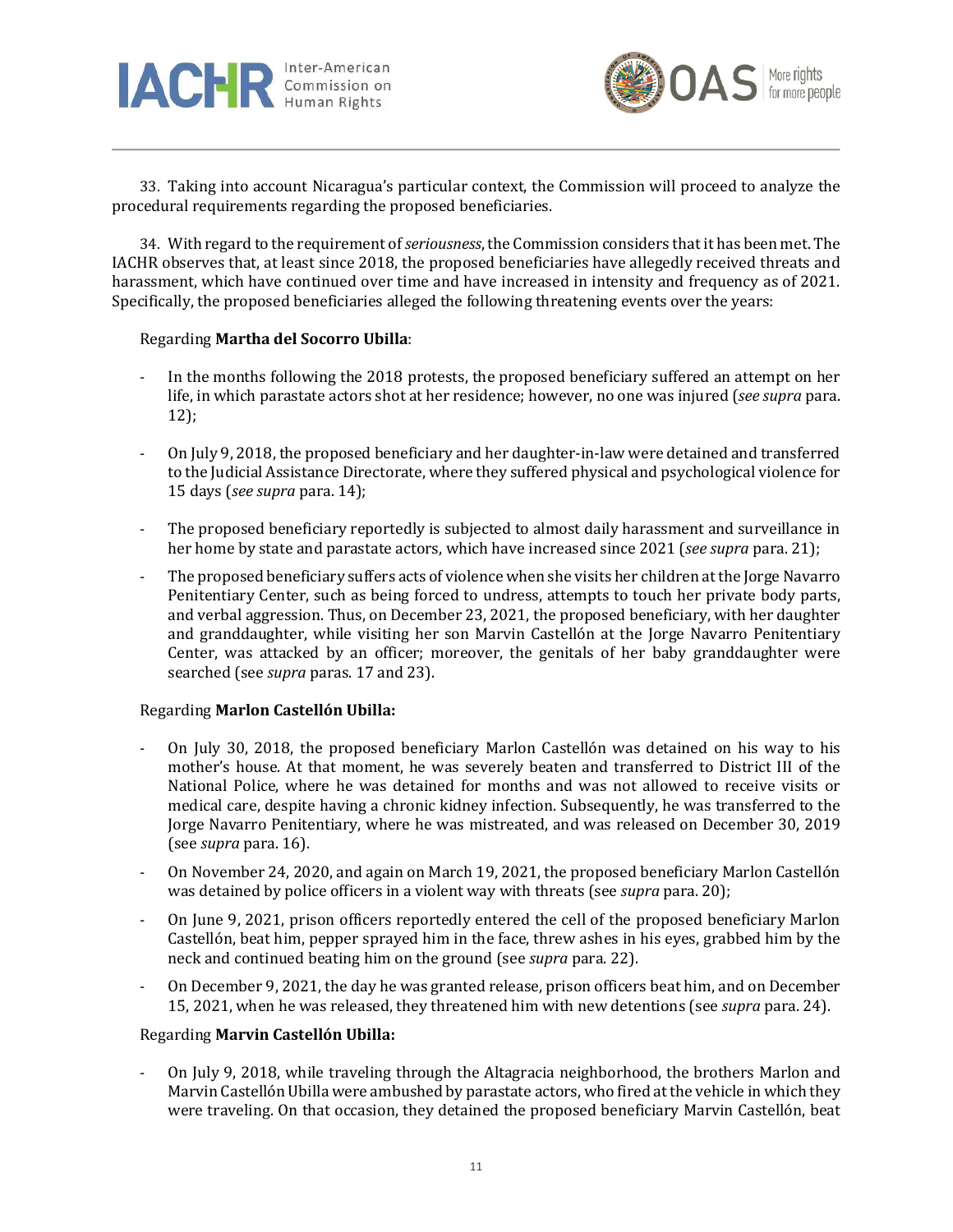



him severely, and transferred him to District III of the National Police, where he was held in custody for 20 days, and then transferred to the Jorge Navarro Penitentiary, where he was allegedly tortured in prison. The proposed beneficiary was released on April 6, 2019 (see *supra* paras. 13-15);

- On March 23, 2020, parastate actors detained the proposed beneficiary Marvin Castellón in his home, as repression for his refusal to work as an "infiltrator" for the agents (see *supra* para. 19);
- On December 23, 2021, after a visit from his mother, the proposed beneficiary Marvin Castellón was taken to a room by an officer, where he was forced to undress and defecate under threats of making him vomit with blows, and then the same officer allegedly beat him (see *supra* para. 25);
- On January 5, 2021, the proposed beneficiary was isolated in a cell without access to water, electricity, or sunlight, for which he shouted in protest and was threatened with beatings by prison officers (see *supra* para. 25).

35. On that occasion, the IACHR highlighted the seriousness of such allegations of risk, which also reportedly involved state actors in a direct way. Considering the aforementioned context and the raised facts, the Commission notes that the risk faced by the proposed beneficiaries is serious. In this way, the proposed beneficiary Marlon Castellón was in detention until December 15, 2021, and Marvin Castellón is currently deprived of liberty in the Jorge Navarro Penitentiary, after other detentions in recent years, during which they have suffered threats and attacks from prison officers. Moreover, it is observed that the detentions of the proposed beneficiaries have been preceded by months of harassment and siege by state and parastate actors since 2018.

36. Although it is not appropriate to determine at this time the legality of the criminal conviction of the proposed beneficiaries, the Commission holds that, based on the information provided by the applicants, it can be reasonably concluded that there is animosity against the proposed beneficiaries, which in turn can aggravate the situation of vulnerability in which they find themselves, as it includes state actors. It should be noted that the alleged risk has affected the entire nuclear family, to the extent that the request states that the father of the Castellón Ubilla brothers reportedly left the country due to constant surveillance; moreover, the daughter and baby granddaughter of Ms. Ubilla also allegedly suffered acts of siege and humiliation on a recent visit to the penitentiary.

37. The Commission takes note of the information provided by the State on the threatening situation faced by the proposed beneficiaries. However, the Commission understands that, although it appreciates what has been stated regarding the circumstances of the deprivation of liberty and subsequent prosecution of the brothers Marlon and Marvin Castellón Ubilla, the State did not provide further elements to disprove them from the applicable *prima facie* standard, beyond arguing that the applicants' allegations lack sufficient credibility. In particular, no medical certificates have been attached to demonstrate the health status of the proposed beneficiaries who are deprived of their liberty. Nor was information sent on investigations, determination of those responsible, or pertinent protection measures implemented in the face of the alleged facts. The foregoing is particularly relevant given the seriousness of the allegations, which include alleged acts of "mistreatment" perpetrated by state officers. As previously indicated, it is not for this mechanism to rule on the conventionality of a criminal conviction according to domestic law. However, the conditions of their detention can indeed be evaluated, given that the State did not provide any type of information in this regard.

38. Taking into account the foregoing, the Commission considers, from the *prima facie* standard, and in the context of Nicaragua, that it is sufficiently proven that the rights to life, personal integrity, and health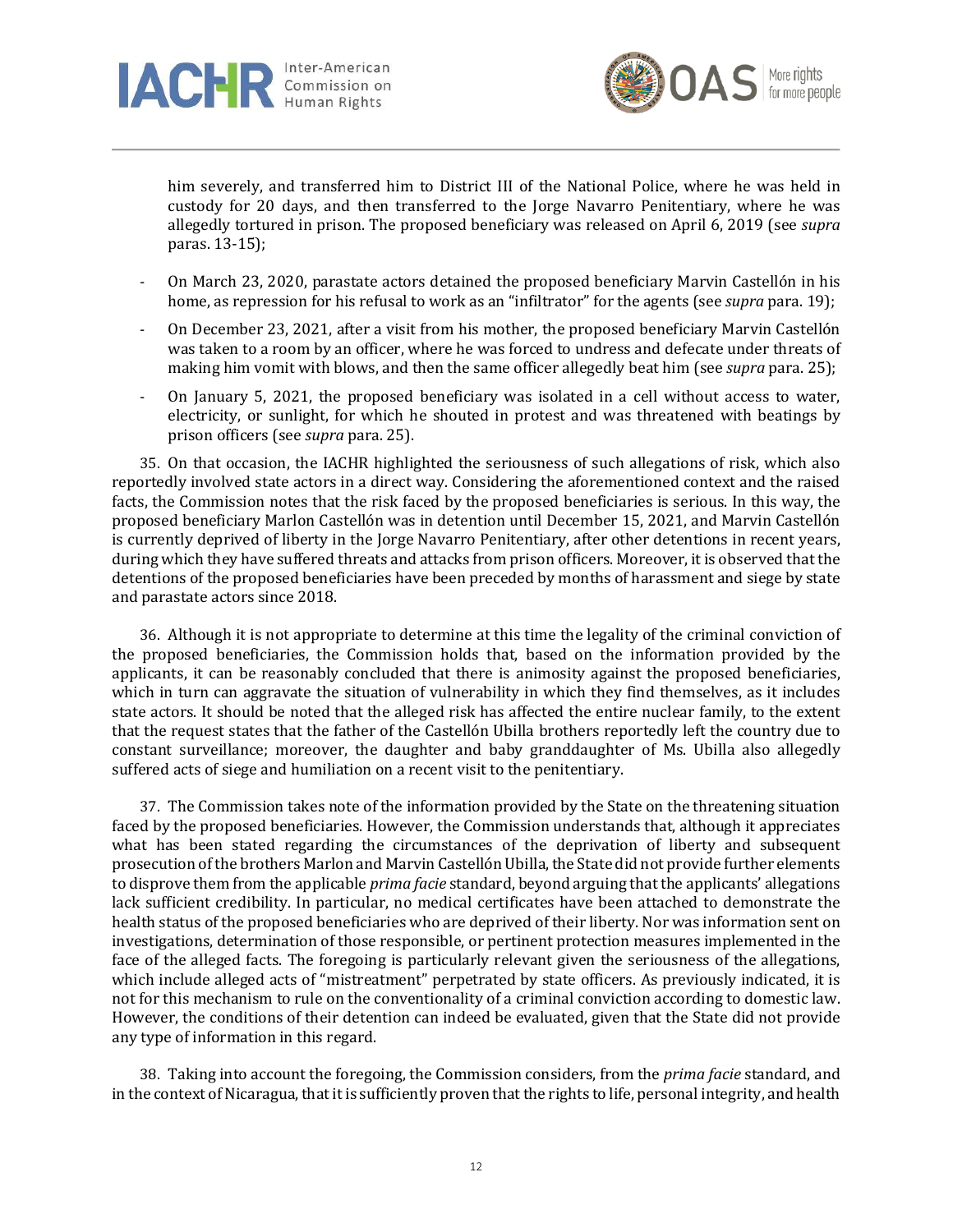



of Martha del Socorro Ubilla, Marlon Antonio Castellón Ubilla, and Marvin Antonio Castellón Ubilla are at serious risk.

39. Regarding the requirement of *urgency*, the Commission considers that it has been fulfilled, since the facts described suggest that the threatening situation is likely to continue and worsen over time, in such a way that, in view of the imminent materialization of the risk and, above all, the lack of implemented protection measures, the situation calls for the immediate adoption of measures to safeguard the rights to life and personal integrity of the proposed beneficiaries. At the time of undertaking such assessments, the Commission notes that the events that the proposed beneficiaries have been facing, such as threats, attacks, harassment, and detentions have increased since April 2018 and have worsened since March 2021, while there are no sufficient elements of assessment to indicate that the risk factors identified over time have been duly mitigated. In this regard, as indicated above, the Commission does not have specific information provided by the State to assess the actions that have been taken to address the alleged risk.

40. Regarding the requirement of *irreparable harm*, the Commission considers that it has been met, insofar as the potential impact on the rights to life, personal integrity, and health, by their very nature, constitutes the maximum situation of irreparability.

## **V. BENEFICIARIES**

41. The Commission declares Marvin Antonio Castellón Ubilla, Marlon Antonio Castellón Ubilla, and Martha del Socorro Ubilla beneficiaries, who are duly identified in this proceeding.

## **VI.DECISION**

42. The Inter-American Commission considers that this matter meets, *prima facie*, the requirements of seriousness, urgency, and irreparable harm set forth in Article 25 of its Rules of Procedure. Consequently, it requests that Nicaragua:

- a) adopt the necessary measures to protect the rights to life and personal integrity of Martha del Socorro Ubilla, Marlon Antonio Castellón Ubilla, and Marvin Antonio Castellón Ubilla. To this end, the State must both ensure that state actors respect the life and personal integrity of the beneficiaries, and protect their rights in relation to acts of risk attributable to third parties, in accordance with the standards established by international human rights law and taking into account a gender perspective;
- b) adopt the necessary measures to ensure that the detention conditions of Mr. Marvin Antonio Castellón Ubilla comply with the applicable international standards;
- c) consult and agree upon the measures to be adopted with the beneficiaries and their representatives; and
- d) report on the actions taken to investigate the alleged events that led to the adoption of this precautionary measure, so as to prevent such events from reoccurring.

43. The Commission requests that the State of Nicaragua report, within 15 days as from the day after the notification of this resolution, on the adoption of the precautionary measures required and to regularly update this information.